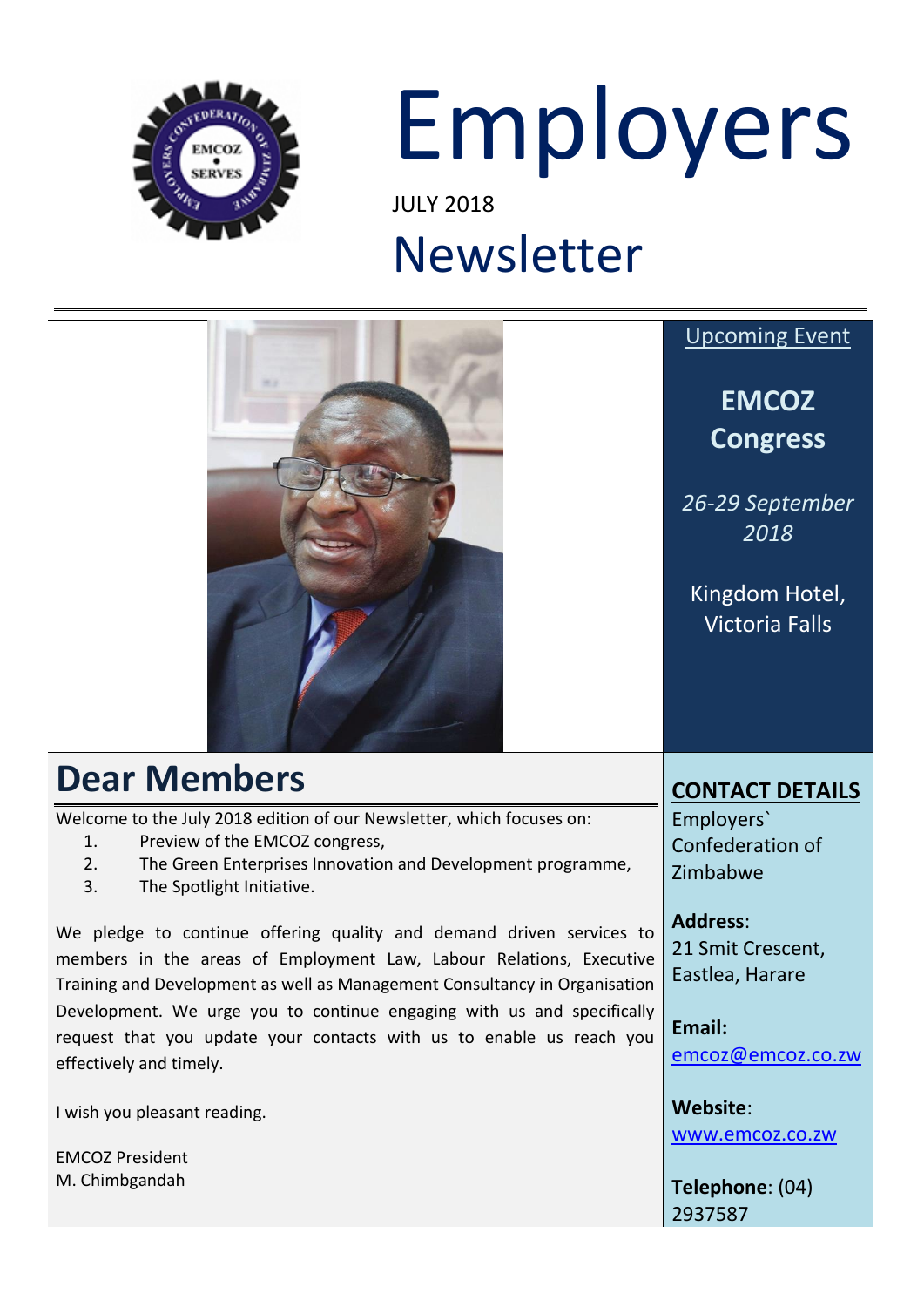### **EMCOZ Congress** EVENT PREVIEW

#### **OVERVIEW**

The 2018 EMCOZ annual congress will be held from the 26<sup>th</sup> to the 29<sup>th</sup> of September at the Kingdom Hotel in Victoria Falls under the theme "Building A Workforce for the New Dispensation". To facilitate discussion EMCOZ will provide a rich blend of International and local resource persons to give direction.

#### **Sessions for Discussion**

- Trends in the workplace and what they mean for Employers and the Representative Organization,
- Shaping The Regulatory Framework for Productivity, Diversity, Inclusion and Rights at work in the Future of Work,
- Skills Shortages: Identifying and Dismantling the Barriers to inclusive STEM education,
- Driving Youth Innovation and Start Ups for Inclusive Growth.



#### **BOOKINGS & ENQUIRIES**

You may contact: **Dzikiti** Tel: +263 (04) 2937566 Cell: +263 772 100 360 email: mdzikiti@emcoz.co.zw

**Malama**

Tel: +263 (04) 2937587 Cell: +263 773 202 682 email: yimaslu@emcoz.co.zw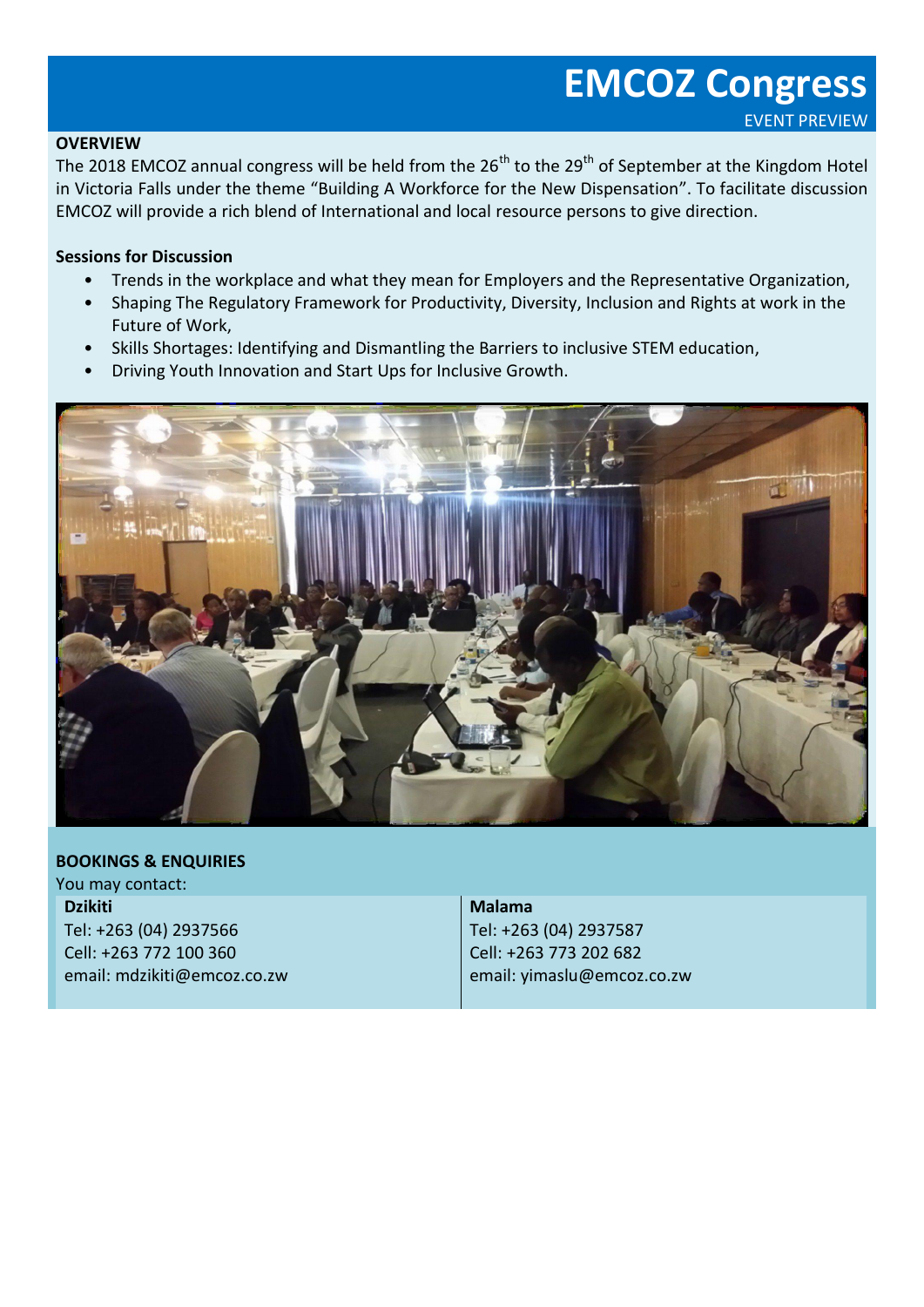## **Green Enterprises Innovation and Development**

PROGRAMME REVIEW



*as manufacturing and construction, or in new, emerging green sectors such as renewable energy and energy efficiency" (ILO Definition)*

> *Mr.Matongo gave remarks on behalf of employers*

#### **BACKGROUND**

The proposed project seeks to contribute to solving a series of inter-related development problems, such as high levels of youth employment, low levels of formal and growth oriented entrepreneurship and unsustainable production processes of SMEs in Zimbabwe. On July 12, 2018, EMCOZ participated in the validation of the report of Green Enterprises Innovation and Development in Zimbabwe.

#### **SELECTED SECTORS**

The economic sectors that have been considered for the project include:

- Agriculture and Livestock,
- Manufacturing,
- Renewable Energy,
- Waste Management and Recycling,
- Construction,
- Tourism and Hospitality,
- Forestry.

#### **NEXT STEPS**

- This project will also consider supporting the development of green jobs trainings within: universities, polytechnics and agriculture colleges.
- Participants and stakeholders are invited to share further information they may have that can contribute to the achievement of the project aims.